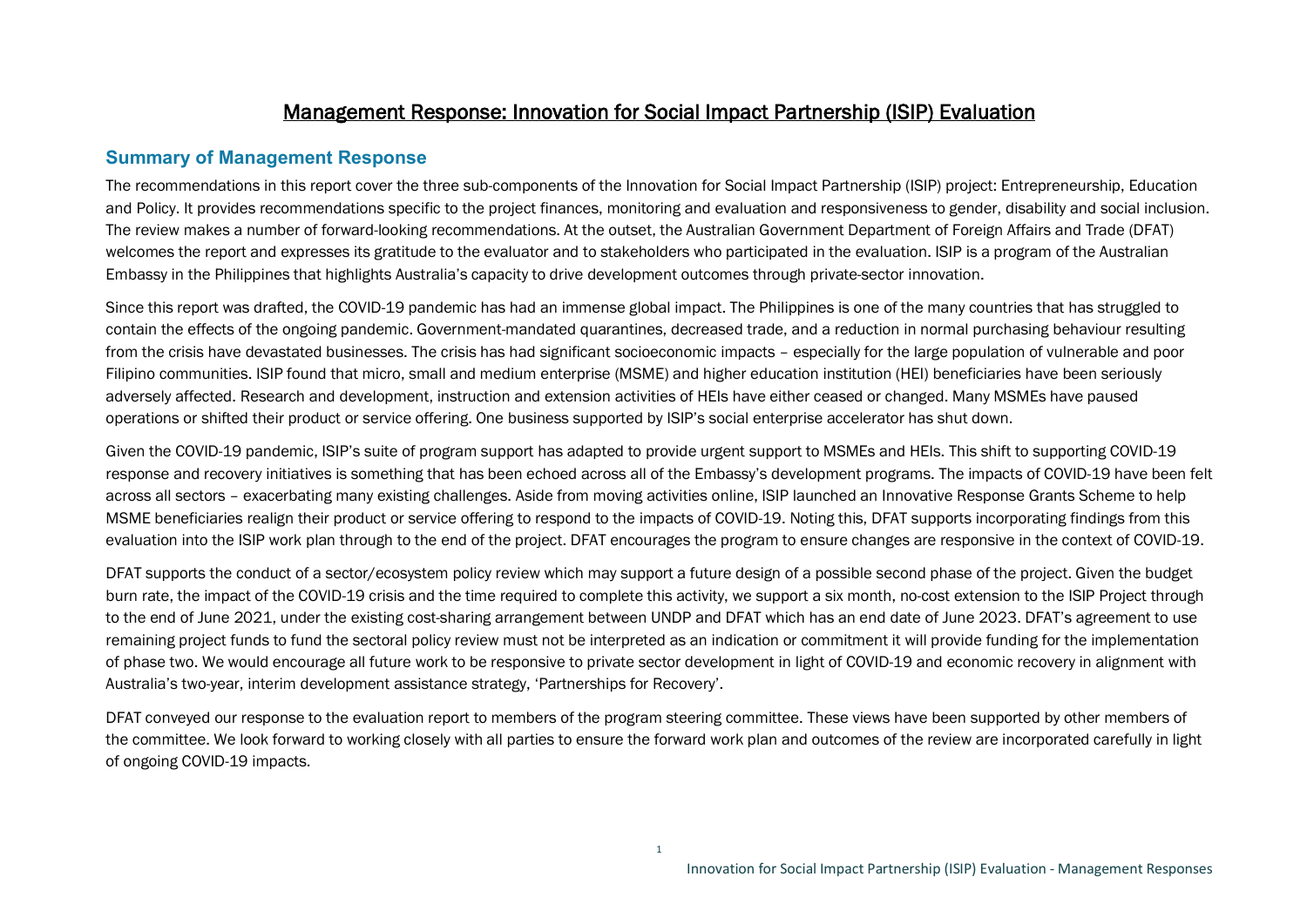| Recommendation                                                                                                                                                                                                                                                                                                                                                                                                                                                                                                                                                                                               | Response      | Explanation                                                                                                                                                                                                                                                                                                                                                                                                                                                                                                                                                                                                                                                                                                                                                                                                                     | Action plan                                                                                                                                                                                                                                                                                                                                                                                                                                                                                                                                                                                                                                                                                                                                                                             | If practical, please specify timeframe here |
|--------------------------------------------------------------------------------------------------------------------------------------------------------------------------------------------------------------------------------------------------------------------------------------------------------------------------------------------------------------------------------------------------------------------------------------------------------------------------------------------------------------------------------------------------------------------------------------------------------------|---------------|---------------------------------------------------------------------------------------------------------------------------------------------------------------------------------------------------------------------------------------------------------------------------------------------------------------------------------------------------------------------------------------------------------------------------------------------------------------------------------------------------------------------------------------------------------------------------------------------------------------------------------------------------------------------------------------------------------------------------------------------------------------------------------------------------------------------------------|-----------------------------------------------------------------------------------------------------------------------------------------------------------------------------------------------------------------------------------------------------------------------------------------------------------------------------------------------------------------------------------------------------------------------------------------------------------------------------------------------------------------------------------------------------------------------------------------------------------------------------------------------------------------------------------------------------------------------------------------------------------------------------------------|---------------------------------------------|
| Recommendation 1<br><b>General:</b> Substantial savings are expected given the<br>low level of expenditure over the past two years. The<br>COVID-19 pandemic and the uncertainty of<br>lockdowns are also expected to negatively impact on<br>project operations. On the other hand, there are<br>developments in the venture impact acceleration<br>that may further enhance the gains from the project.<br>In view of these, the general recommendation is to<br>pursue the planned activities of the three<br>components up to December 2020 with specific<br>recommendations for each of the components. | Agree in part | DFAT supports the recommendation to continue planned<br>activities under the project components, noting the other<br>recommendations.<br>However, given the budget burn rate, the impact of the<br>COVID-19 pandemic and the time required to complete the<br>conduct of sector/ecosystem policy review, we support a six<br>month, no-cost extension to the Project through to the end<br>of June 2021. All activities must ensure that value for<br>money is achieved and the project is responsive to the<br>COVID-19 situation.<br>The Australian Government Department of Foreign Affairs<br>and Trade's (DFAT's) agreement to use remaining project<br>funds to fund the sectoral policy review must not be<br>interpreted as an indication or commitment it will provide<br>funding for the implementation of phase two. | The Project should be extended to 30 June 2021 at no<br>cost (note that the existing cost-sharing arrangement<br>between DFAT and UNDP with an end date of June<br>2023 supports this). The Philippine Development<br>Foundation (PhilDev) should propose a work plan for<br>consideration by the Steering Committee. UNDP should<br>procure a consultant to conduct the sector/ecosystem<br>policy review. We would encourage ongoing work under<br>the components to be highly responsive to supporting<br>the private sector respond to and recover from COVID-<br>19. DFAT's agreement to use remaining project funds<br>to fund the sectoral policy review must not be<br>interpreted as an indication or commitment it will<br>provide funding for the implementation of Phase 2. | To June 2021.                               |

|                                                                                                                 | If practical, please specify timeframe here |
|-----------------------------------------------------------------------------------------------------------------|---------------------------------------------|
| . at no<br>nent<br>۱e<br>t<br>n for<br>should<br>ystem<br>under<br>orting<br>OVID-<br>unds<br>$\mathsf I$<br>2. | To June 2021.                               |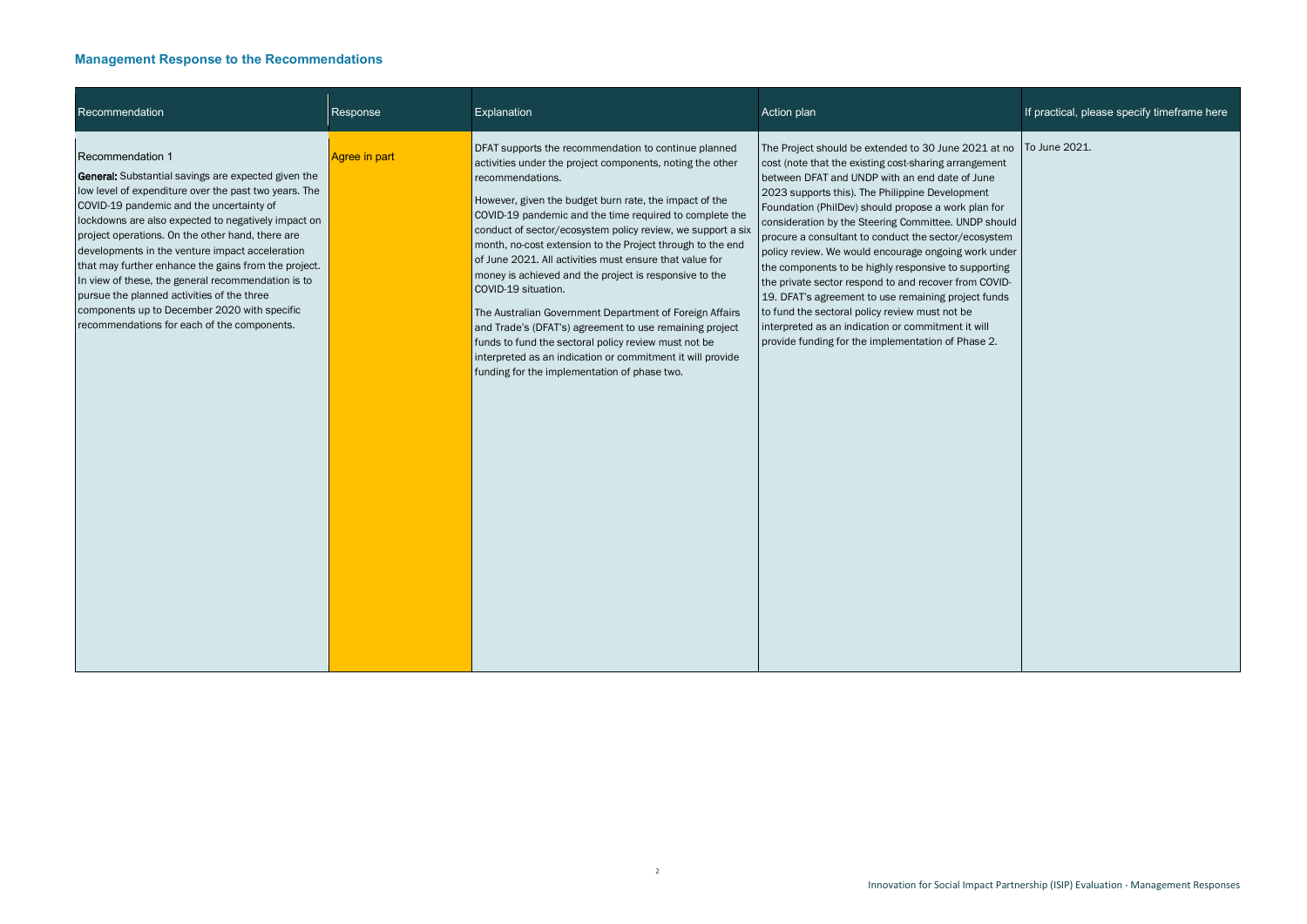| Recommendation                                                                                                                                                                                                                                                                                                                                                                                                                                                                                                                                                                                                                                                                                                                                                                                                                                                                                                                                                                                                                                                                                                                                                                                                                                                                                                                                                                                                                                                                                                                                                 | Response      | Explanation                                                                                                                                                                                                                                                                                                                                                                                                                                                                                                                                                                                                                                                                        | Action plan                                                                                                                                                                                                                                                                                                                                                                        | If practical, please specify timeframe here |
|----------------------------------------------------------------------------------------------------------------------------------------------------------------------------------------------------------------------------------------------------------------------------------------------------------------------------------------------------------------------------------------------------------------------------------------------------------------------------------------------------------------------------------------------------------------------------------------------------------------------------------------------------------------------------------------------------------------------------------------------------------------------------------------------------------------------------------------------------------------------------------------------------------------------------------------------------------------------------------------------------------------------------------------------------------------------------------------------------------------------------------------------------------------------------------------------------------------------------------------------------------------------------------------------------------------------------------------------------------------------------------------------------------------------------------------------------------------------------------------------------------------------------------------------------------------|---------------|------------------------------------------------------------------------------------------------------------------------------------------------------------------------------------------------------------------------------------------------------------------------------------------------------------------------------------------------------------------------------------------------------------------------------------------------------------------------------------------------------------------------------------------------------------------------------------------------------------------------------------------------------------------------------------|------------------------------------------------------------------------------------------------------------------------------------------------------------------------------------------------------------------------------------------------------------------------------------------------------------------------------------------------------------------------------------|---------------------------------------------|
| Recommendation 2<br><b>Entrepreneurship Component:</b> As noted in the<br>findings, the current 15 social enterprises (SEs) still<br>have numerous needs which need to be addressed.<br>The Steering Committee should consider not adding<br>to the 15 SEs and instead focus on addressing their<br>needs in terms of financing access, business<br>systems and others as cited in the Annual Progress<br>Report (APR). The Social Impact Acceleration process<br>takes six months and more time is needed for<br>nurturing them after the process. This may just add<br>to the frustration of new SEs as even the needs of<br>the current 15 SEs have not been fully addressed.<br>With regard to SE financing, the Project should<br>explore existing loan and grant programs of the<br>Philippine Departments of Agriculture (DA), Agrarian<br>Reform (DAR) and Environment and Natural<br>Resources (DENR) and link SEs to these facilities. It<br>would also help to conduct an inventory of loan<br>windows (and their specific requirements) of the<br>Land Bank of the Philippines (LBP), Development<br>Bank of the Philippines (DBP) and other local<br>development sector-related banks and disseminate<br>this information to SEs to help them identify<br>appropriate loan windows.<br>Finally, the Project will benefit by linking with UNDP<br>impact venture acceleration (IVA) programs and<br>facilities to enhance project operations. A new<br>development is the abbreviated acceleration process<br>that takes just two to three months. | Agree in part | DFAT considers that the core of the ISIP Project is around<br>supporting social enterprises. A key way it does this is<br>directly through the entrepreneurship component. DFAT<br>recommends supporting social enterprises through a hybrid<br>social impact accelerator or impact boost camp model -<br>where a six-month no-cost extension is supported (refer to<br>recommendation '1' response),<br>The program should continue to support current SEs -<br>including through the Innovative Solutions Grants Facility to<br>help them respond to the impacts of COVID-19.<br>DFAT supports the social enterprise financing and linking<br>components of this recommendation. | PhilDev to develop and include a hybrid social impact<br>accelerator or impact boost camp model in the 2020<br>and 2021 work plan.<br>The Innovative Solutions Grants Facility should be<br>approved and implemented.<br>UNDP and PhilDev should explore and formally respond<br>to enterprise financing and linking recommendations.<br>Including linkages to UNDP's IVA program, | To June 2021.                               |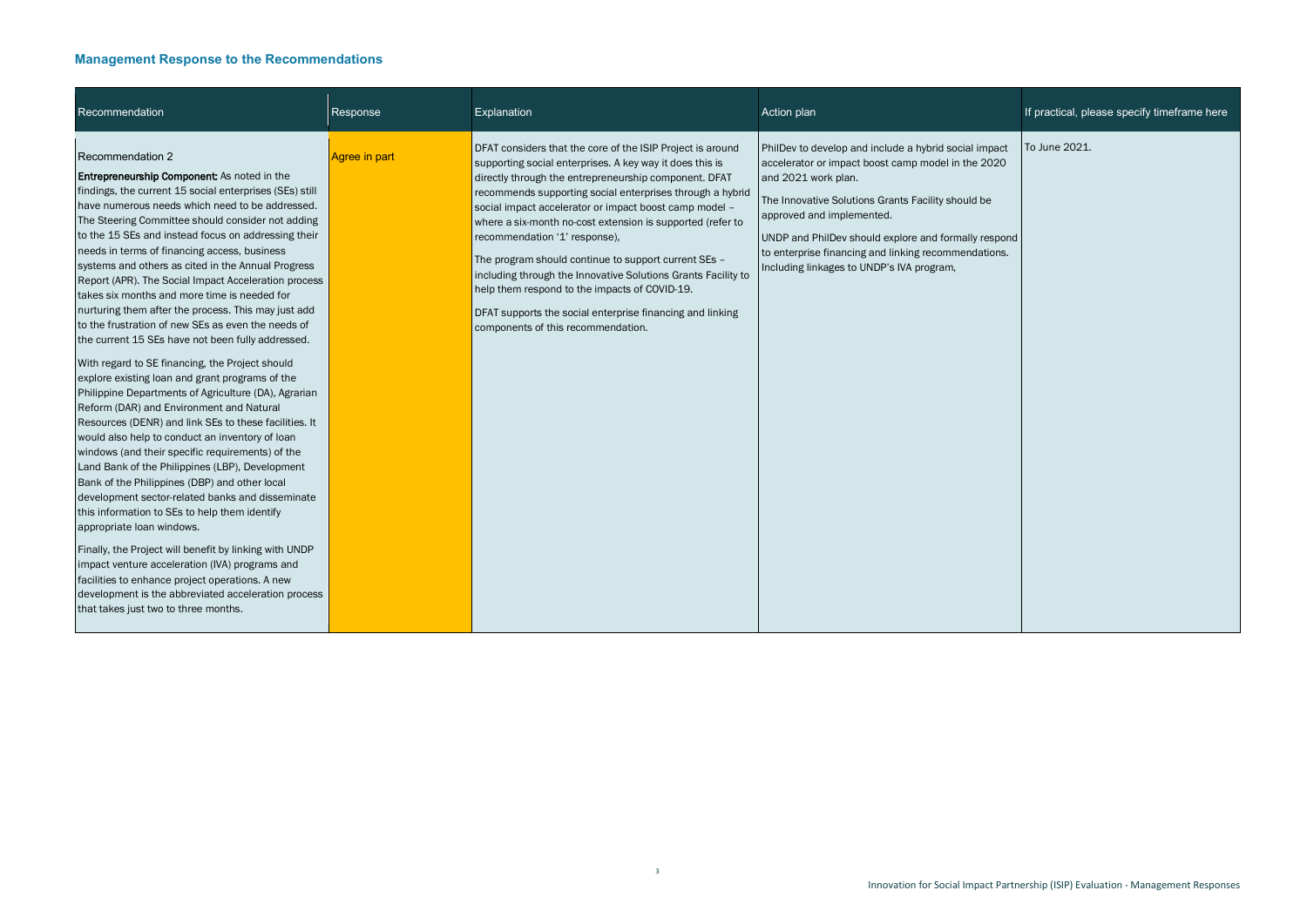4

| Recommendation                                                                                                                                                                                                                                                                                                                                                                                                                                                                                                                                                                                                                                                                                                                                                                                                                                                                                                                                                                                                                                                                                                                                                                                                                                                 | Response | Explanation                                                                                                                                                                                                                                                                                                                                                                   | Action plan                                                                                                                                                                                                                                                                                                                                                                                                                                                 | If practical, please specify timeframe here |
|----------------------------------------------------------------------------------------------------------------------------------------------------------------------------------------------------------------------------------------------------------------------------------------------------------------------------------------------------------------------------------------------------------------------------------------------------------------------------------------------------------------------------------------------------------------------------------------------------------------------------------------------------------------------------------------------------------------------------------------------------------------------------------------------------------------------------------------------------------------------------------------------------------------------------------------------------------------------------------------------------------------------------------------------------------------------------------------------------------------------------------------------------------------------------------------------------------------------------------------------------------------|----------|-------------------------------------------------------------------------------------------------------------------------------------------------------------------------------------------------------------------------------------------------------------------------------------------------------------------------------------------------------------------------------|-------------------------------------------------------------------------------------------------------------------------------------------------------------------------------------------------------------------------------------------------------------------------------------------------------------------------------------------------------------------------------------------------------------------------------------------------------------|---------------------------------------------|
| Recommendation 3<br><b>Education Component:</b> Apart from its remaining<br>planned activities and if time and resources allow, it<br>is recommended that the component consider the<br>following:<br>a) Conduct Trainer's Training on teaching<br>Technopreneurship 101 to widen the reach of<br>trained professors to HEIs' cohorts;<br>b) Encourage the Philippines Commission on Higher<br>Education (CHED) and assist HEIs in formulating<br>syllabus for Technopreneurship 102;<br>c) Encourage HEIs to forge partnership with their<br>respective local government units (LGUs) for<br>financial, technical and other support for SE<br>development;<br>d) Encourage and support HEIs/ techhubs and their<br>cohorts to:<br>• Engage grade school and high school students in<br>SDG-oriented pitch competition and other<br>activities promoting social impact; and<br>• Include in PTA meetings/seminars (grade school<br>and high school) messages on social<br>entrepreneurship.<br>e) Encourage HEIs to organize local Volunteer Corps<br>for SEs in there and cohorts' areas.<br>f) Encourage HEIs to have fulltime officers in their<br>techhubs; and<br>g) Conduct orientation to HEI presidents and deans<br>on social enterprise development. | Agree    | DFAT supports this recommendation. However, given the<br>limited timeframe remaining on the Project through to June<br>2021 where a six-month no-cost extension is supported,<br>action items should be prioritised based on what can be<br>realistically included in the 2020 and 2021 workplans.<br>Other action items should be considered in the sector policy<br>review. | PhilDev should carefully examine the<br>recommendations and incorporate as appropriate into<br>the work plan through to the end of the Project. UNDP<br>should ensure the findings of the evaluator are<br>incorporated into the terms of reference consultant<br>conducting the sector/ecosystem policy review. DFAT<br>would encourage all recommendations be looked at in<br>the context of how the COVID-19 situation has<br>impacted relevant sectors. | To June 2021.                               |

|                                                       | If practical, please specify timeframe here |
|-------------------------------------------------------|---------------------------------------------|
| e into<br><b>JNDP</b><br>ant<br><b>PAT</b><br>l at in | To June 2021.                               |
|                                                       |                                             |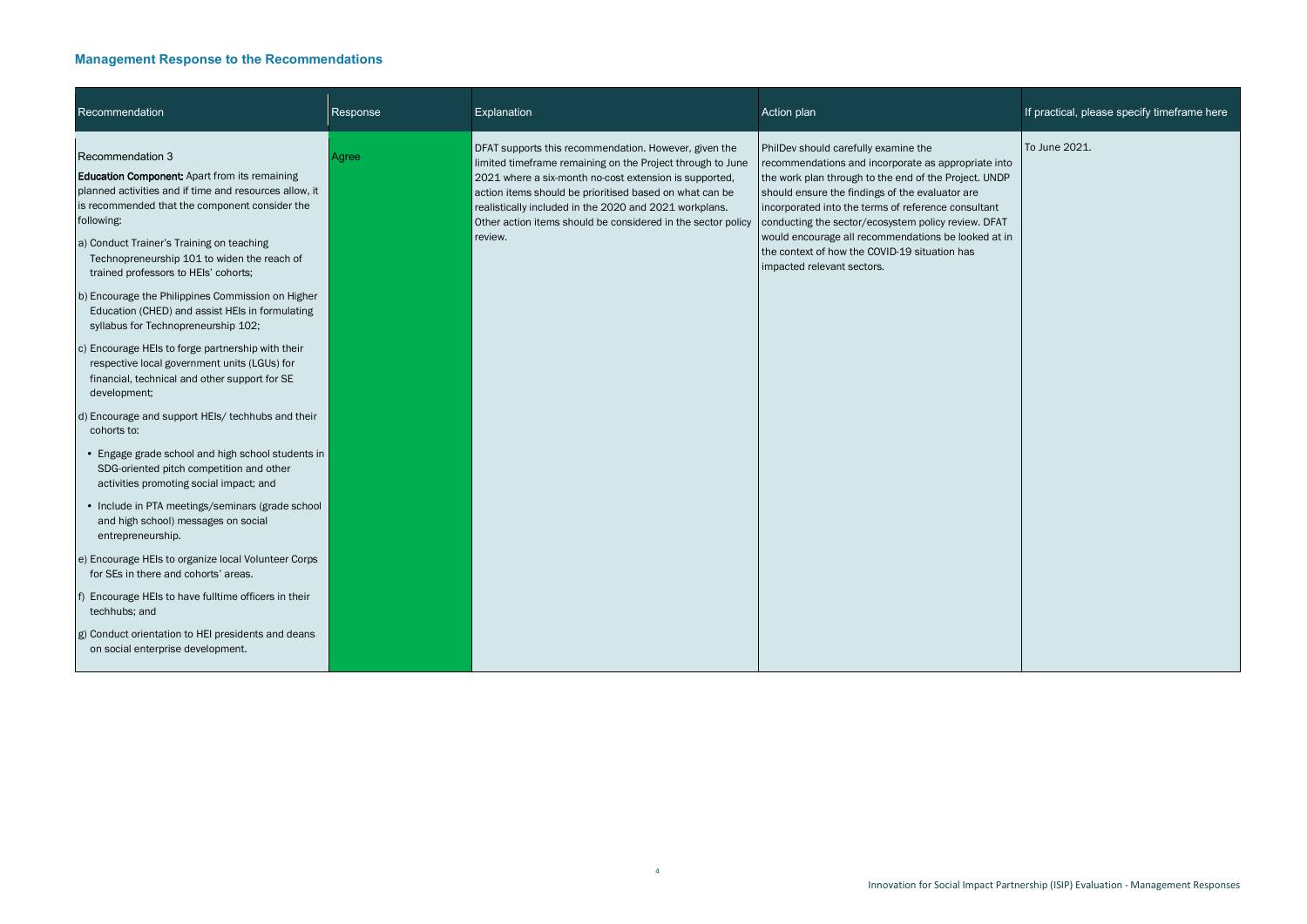| Recommendation                                                                                                                                                                                                                                                                                                                                                                                                                                                                                                                                                                                                                                                                                                                                                                                                                                                                                                                                                                                                                                  | Response      | Explanation                                                                                                                                                                                                                                                                                                                                                                                                                                                                                                                                                                                                                                                                                                                                                                                                                                                      | Action plan                                                                                                                                                                                                                                                                                                                                                                                                                                                                                                                                                                                                                              | If practical, please specify timeframe here |
|-------------------------------------------------------------------------------------------------------------------------------------------------------------------------------------------------------------------------------------------------------------------------------------------------------------------------------------------------------------------------------------------------------------------------------------------------------------------------------------------------------------------------------------------------------------------------------------------------------------------------------------------------------------------------------------------------------------------------------------------------------------------------------------------------------------------------------------------------------------------------------------------------------------------------------------------------------------------------------------------------------------------------------------------------|---------------|------------------------------------------------------------------------------------------------------------------------------------------------------------------------------------------------------------------------------------------------------------------------------------------------------------------------------------------------------------------------------------------------------------------------------------------------------------------------------------------------------------------------------------------------------------------------------------------------------------------------------------------------------------------------------------------------------------------------------------------------------------------------------------------------------------------------------------------------------------------|------------------------------------------------------------------------------------------------------------------------------------------------------------------------------------------------------------------------------------------------------------------------------------------------------------------------------------------------------------------------------------------------------------------------------------------------------------------------------------------------------------------------------------------------------------------------------------------------------------------------------------------|---------------------------------------------|
| <b>Recommendation 4</b><br>Policy Agenda Component: Upon completion of the<br>four knowledge papers, they should be vetted by<br>multi-disciplinary specialists and circulated to<br>concerned agencies/institutions prior to publication.<br>With regards to the conduct of sector/ecosystem<br>policy review by UNDP, a multi-disciplinary team of<br>policy specialists need to be constituted. The<br>minimum team composition consists of<br>economist/financial analyst, institutional<br>development specialist and business development<br>specialists, preferably with working knowledge on<br>impact venture acceleration. The team is expected to<br>build on the outputs of the Policy Agenda<br>Component. The key product of this assignment is a<br>policy agenda covering various aspects of the sector<br>and draft policy instruments. In conducting this<br>review which may take at least four months, the<br>specialists should work closely with government<br>agencies which have the mandates for specific<br>policies. | Agree         | DFAT supports this recommendation. We support a process<br>where all policy products undergo a review process by multi-<br>disciplinary specialists. This process includes incorporating<br>the views of the Philippine Government.<br>We would encourage a UNDP-led sector/ecosystem policy<br>review to be responsive to the impacts of COVID-19 and be<br>able to provide recommendations for future private-sector<br>development initiatives. This should be completed by June<br>2021 in conjunction with a no-cost extension of the ISIP<br>Project.                                                                                                                                                                                                                                                                                                      | PhilDev to incorporate longer review timeframes for<br>policy products and identify a number of relevant<br>reviewers - including government agencies.<br>UNDP to ensure that this recommendation is taken into<br>account when developing the terms of reference (ToR),<br>and providing oversight for the sector/ecosystem policy<br>review. DFAT would encourage UNDP to ensure that<br>impact and recovery from the effects of the COVID-19<br>pandemic is a key theme of the policy review.                                                                                                                                         | To June 2021.                               |
| Recommendation 5<br>Financial and Operational Planning - Given the<br>inclusion of two major activities (project formulation<br>and sector/ecosystem policy review) and the<br>expected substantial savings, there is a need for the<br>Steering Committee to review the Project plan and<br>budget up to December 2020 to determine the<br>accrued and potential savings; and reallocate<br>financial resources with the concurrence of the DFAT<br>project team in the Australian Embassy Manila. This<br>should be done once the lockdown is relaxed or<br>lifted. With the financial reallocation, it may be<br>necessary to revise the agreement between UNDP<br>and PhilDev for Australian Embassy project team<br>approval/concurrence.                                                                                                                                                                                                                                                                                                  | Agree in part | As noted in Recommendation '1', DFAT supports a six<br>month, no-cost extension of the ISIP Project through to the<br>end of June 2021. Given the low burn rate of the budget, we<br>consider this to be appropriate.<br>We support the undertaking of the conduct of<br>sector/ecosystem policy review. The review should look to<br>the future and may make design recommendations that<br>could inform a possible second phase of the project or<br>support the work by other stakeholders in this sector. All<br>policy should ensure that value for money is achieved and<br>the project be responsive to the current COVID-19 situation.<br>DFAT's agreement to use remaining project funds to fund<br>the sectoral policy review must not be interpreted as an<br>indication or commitment it will provide funding for the<br>implementation of phase two | The Project should be extended to 30 June 2021 at no<br>cost (note that the existing cost-sharing arrangement<br>between DFAT and UNDP with an end date of June<br>2023 supports this). PhilDev should propose a work<br>plan for consideration by the Steering Committee.<br>UNDP should procure a consultant to conduct the<br>sector/ecosystem policy review. DFAT will work with<br>UNDP to finalised the consultant's ToR. Activities<br>should be highly responsive to supporting the private<br>sector respond to and recover from COVID-19.<br>UNDP should closely monitor the budget during the<br>remaining project timeframe. | To June 2021.                               |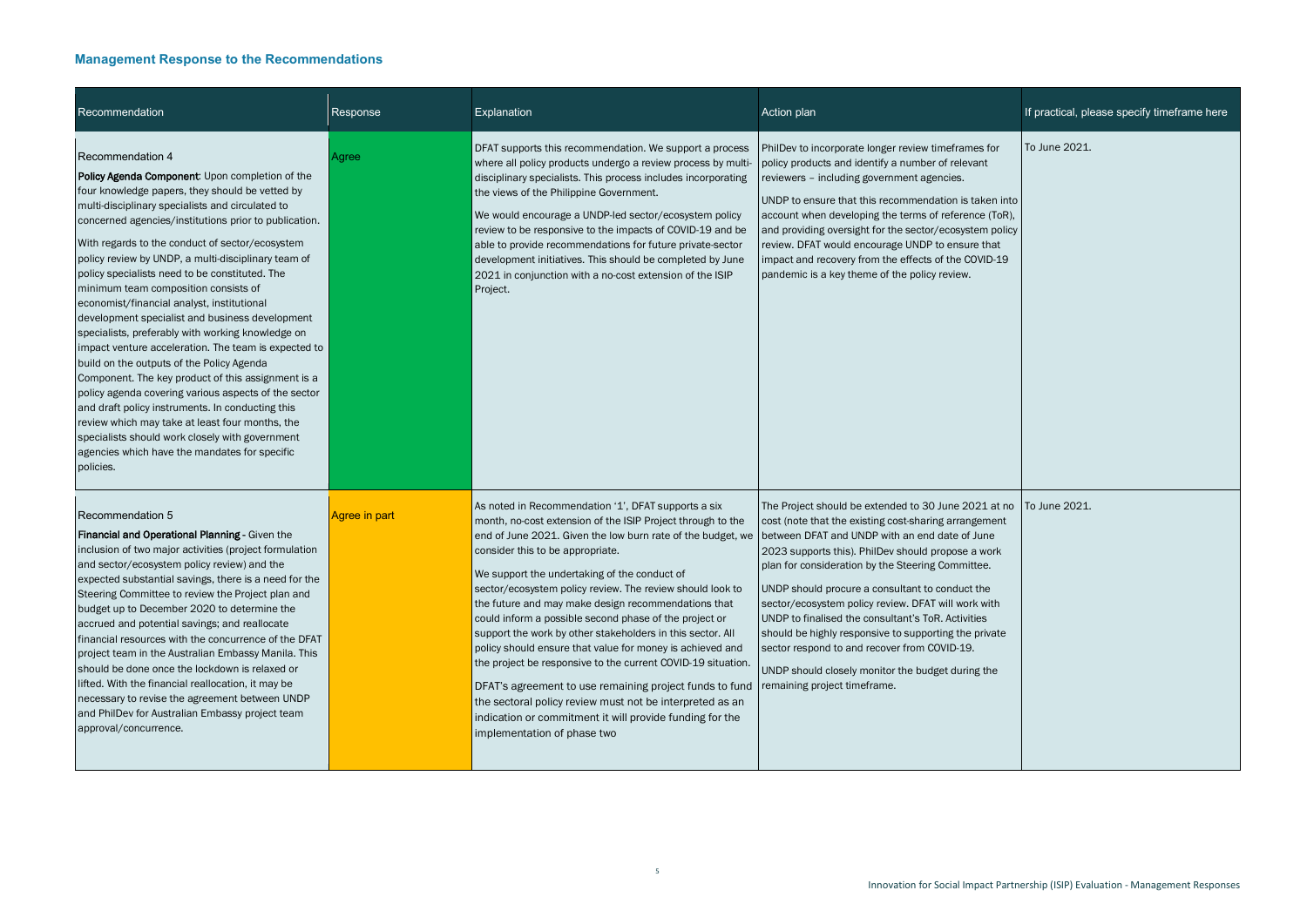6

| Recommendation                                                                                                                                                                                                                                                                                                                                                                                                                                                       | Response | Explanation                                                                                                                                                                                                                                                                                                                                                                                                                                                                                            | Action plan                                                                                                                                                                                                                                                                                                              | If practical, please specify timeframe here |
|----------------------------------------------------------------------------------------------------------------------------------------------------------------------------------------------------------------------------------------------------------------------------------------------------------------------------------------------------------------------------------------------------------------------------------------------------------------------|----------|--------------------------------------------------------------------------------------------------------------------------------------------------------------------------------------------------------------------------------------------------------------------------------------------------------------------------------------------------------------------------------------------------------------------------------------------------------------------------------------------------------|--------------------------------------------------------------------------------------------------------------------------------------------------------------------------------------------------------------------------------------------------------------------------------------------------------------------------|---------------------------------------------|
| Recommendation 6<br><b>Monitoring and Evaluation (M&amp;E):</b> For the remaining<br>period of the project, as there is limited time to revise<br>the M&E reporting system, the Project should include<br>important indicators in its quarterly reports and<br>ultimately in the Final Project Report. The indicators<br>in the M&E framework will be scrutinized during the<br>Terminal Evaluation of ISIP. Other recommendations<br>on M&E are included in Item 6. | Agree    | DFAT supports this recommendation. Assessing the<br>performance and impact of the project relies on a robust<br>monitoring and evaluation system. The project should focus<br>on ensuring we can report against key M&E indicators for<br>the end-of-project report. In light of the COVID-19 situation, it need to be updated as a result. DFAT will work with<br>is essential that we have the ability to use insights from the<br>M&E system to effectively respond to the changing<br>environment. | Steering committee member should review the Theory<br>of Change and Results Framework to ensure they are<br>relevant and responsive to the evaluator<br>recommendations. The 2020 and 2021 work plan may<br>implementing partners to ensure that the M&E system<br>is responsive to new needs brought about by COVID-19. | To June 2021.                               |
| Recommendation 7<br><b>Gender and Marginalized Groups - For the remaining</b><br>period of the project, it should continue its<br>commendable work related to gender equality and<br>the special concerns of the marginalized groups<br>including the youth. It could further encourage SEs<br>and HEIs to engage them in project activities. Similar<br>and other recommendations are included in Item 6<br>(new project).                                          | Agree    | DFAT supports this recommendation and acknowledges the<br>strengths of the project in supporting gender, disability and<br>social inclusion (GEDSI). The sector policy review should also to the end of project should continue to provide a<br>explore issues related to GEDSI - especially in response to<br>additional challenges for disadvantaged groups as a result<br>of COVID-19.                                                                                                              | UNDP and DFAT to include GEDSI elements in the ToR<br>for the sector policy review. Ongoing reporting through<br>GEDSI narrative especially in light of COVID-19.                                                                                                                                                        | To June 2021.                               |